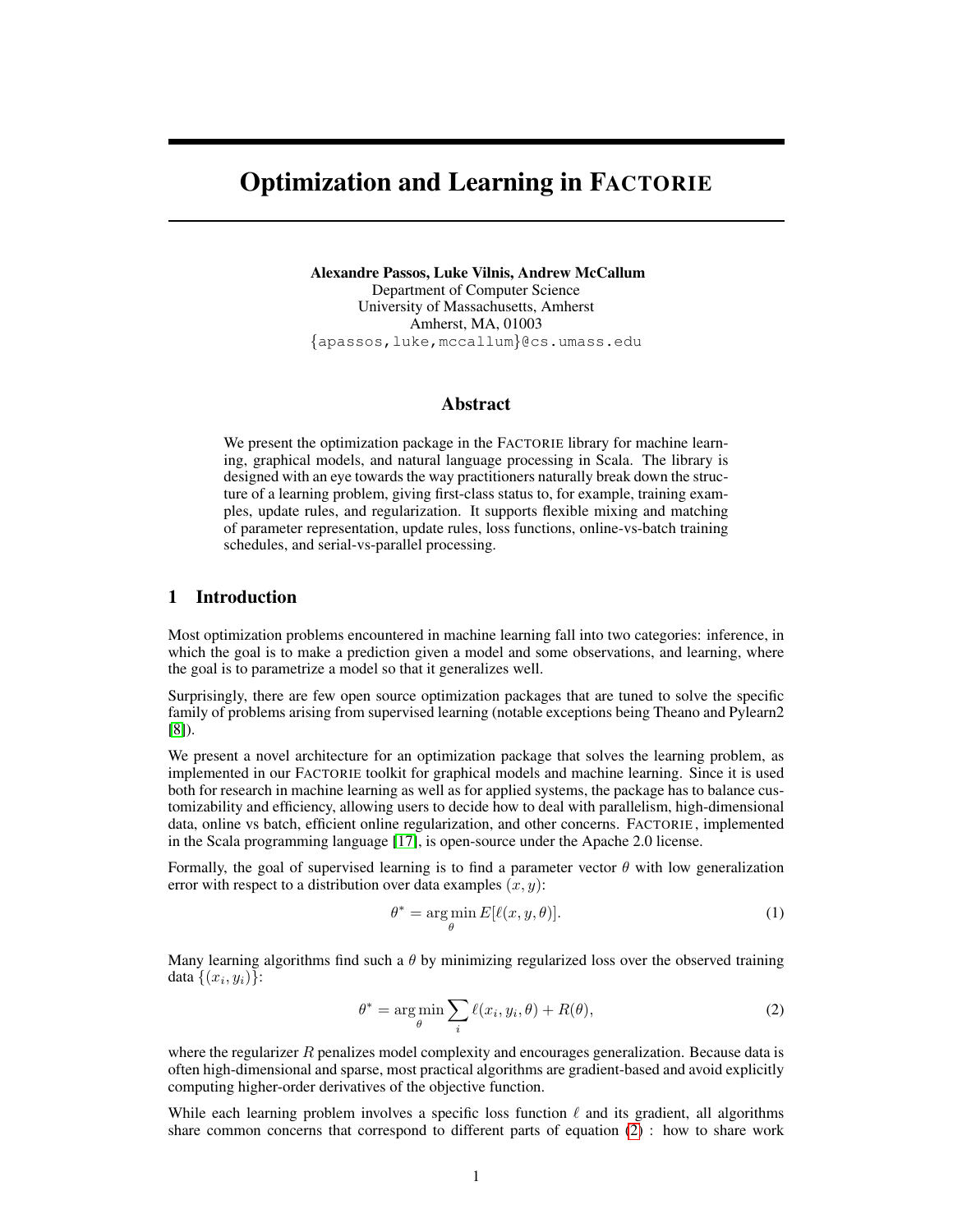between threads and aggregate losses and gradients over examples (the  $\Sigma$ ), how to incorporate the regularizer  $R$  into the solution, and how to efficiently compute scores and update the parameters  $\theta$  during learning. A well-designed optimization library should implement strategies for handling these issues somewhat independently, and allow for arbitrary mixing and overriding as desired by the user.

## 2 Design

We represent the components of equation [\(2\)](#page-0-0) with the following interfaces:

- $\bullet$  *Weights* are mutable slots containing parameter tensors  $\theta$ . Optimizers can select appropriate representations for the weights, allowing e.g. efficient online regularization or averaging.
- *Examples* use Weights to calculate the gradient of the loss function  $\ell$  for a particular labeled training instance.
- *Optimizers* take a gradient and use it to update Weights, optionally applying regularization R.
- *Trainers* coordinate between sets of Examples and Optimizers, deciding how many Examples to evaluate between calls to the Optimizer, and in which threads to evaluate Examples and call the Optimizer.

## 3 Functionality

FACTORIE implements many state-of-the-art optimization algorithms, including LBFGS, conjugate gradient, and many online algorithms, both regularized and unregularized. The regularized online algorithms include variants of Pegasos [\[20\]](#page-5-0), regularized dual averaging [\[22\]](#page-5-1), and AdaGrad dual averaging [\[4\]](#page-4-2). The unregularized algorithms include variants of MIRA and passive-aggressive algorithms [\[3\]](#page-4-3), exponentiated gradient, and the averaged perceptron [\[7\]](#page-4-4), and most of these are compatible with adaptive learning rates from the AdaGrad algorithm [\[4\]](#page-4-2) and parameter averaging. An example of the power of this approach is our support for combining MIRA-style updates with AdaGrad's adaptive learning rates, an approach which is not mentioned in the literature but gives good empirical performance.

FACTORIE implements three batch Trainers: a single-core trainer, a parallel trainer with a single shared gradient vector and a parallel trainer with per-thread gradients. Each of the parallel strategies can be optimal in different scenarios, depending on the relative cost of computing a gradient on one example versus adding it to the single shared gradient vector. Likewise, there are many online trainers, including a single-core trainer, a parallel trainer which locks each weight tensor individually, a trainer which locks the optimizer (but not the weights tensor), and a fully hogwild [\[16\]](#page-4-5) trainer which uses no locks.

It is important that Weights are slots rather than mutable tensors, because the optimization package must be able to swap in alternate tensor implementations in order to efficiently implement some optimization algorithms. An example is using a combination of a tensor and a scalar mutliplier for implementing  $\ell_2$  regularization, Pegasos, or exponentiated gradient. Algorithms such as RDA [\[22\]](#page-5-1) require storing a tensor of dual averages and shrinking and thresholding this tensor on the fly when computing scores.

Our framework is designed to be not only customizable but also user-friendly. To this end, FACTO-RIE provides helper functions to train models and classifiers without requiring that the user explicitly selects examples and optimizers, but allowing customization as-needed. The level of parallelism can also always be controlled by the user, which is helpful in shared computing environments such as grid engines.

All of this learning infrastructure is automatically available for any Example a user can implement. FACTORIE also has predefined Examples for many common learning problems, such as classification, regression, learning to rank, matrix factorization, structured linear models with arbitrary inference (including CRF, structured perceptron, structured SVM), pseudolikelihood, and many others.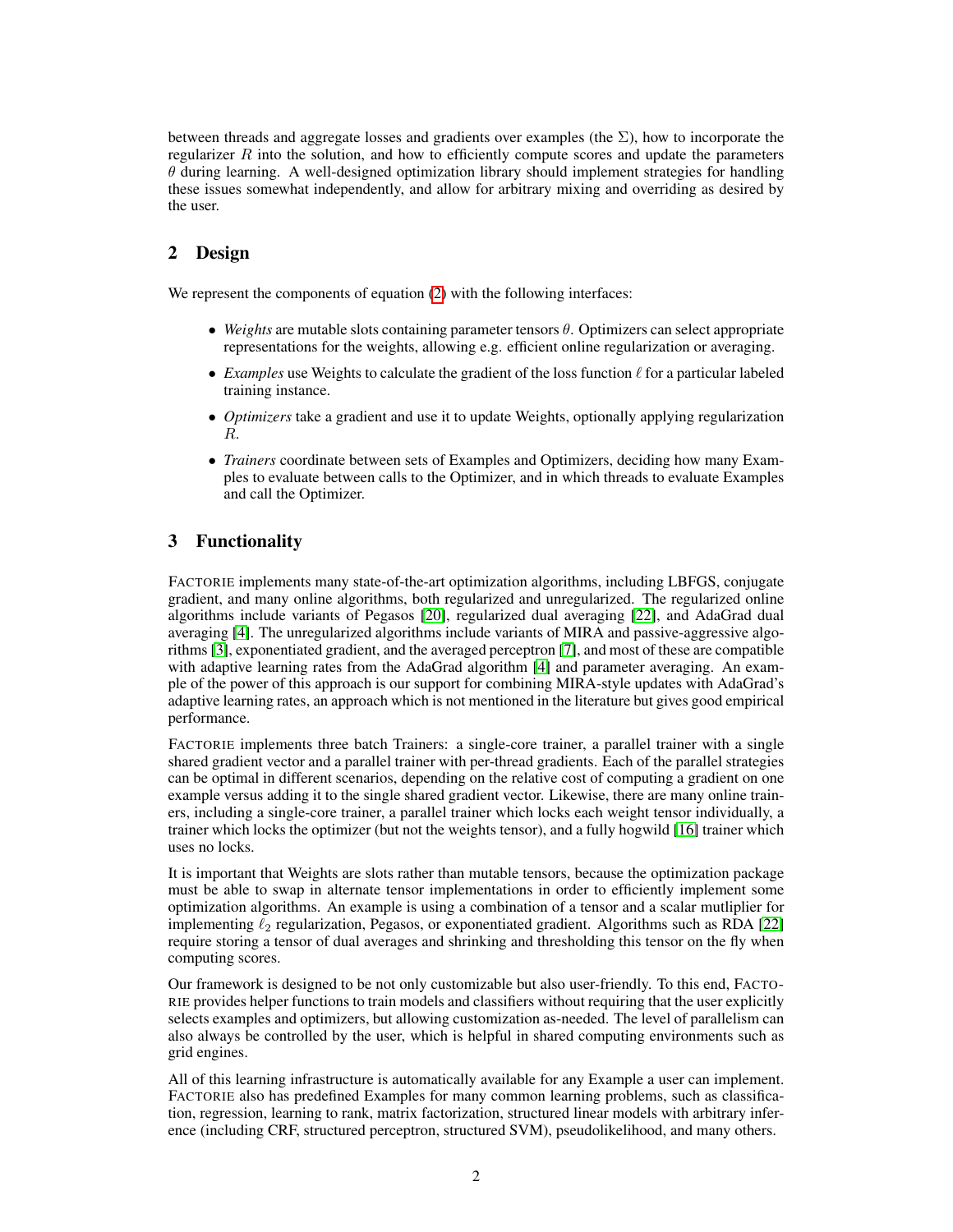## 4 Related work

Most machine learning libraries, such as scikit-learn [\[19\]](#page-4-6), Apache Mahout [\[6\]](#page-4-7), OpenNLP [\[1\]](#page-4-8), Weka [\[10\]](#page-4-9), Liblinear [\[5\]](#page-4-10), Leon Bottou's SGD package [\[2\]](#page-4-11), and CRFSuite [\[18\]](#page-4-12) provide efficient specialized implementations of some models. These implementations tend to be disconnected, do not share much learning code between them, and are not built on top of an optimization package for arbitrary loss functions.

A few libraries, however, do provide generic optimization infrastructures designed for machine learning. Unlike FACTORIE, they take a more black-box approach. Optimizers are usually unaware of the way the loss breaks down over examples, delegating the choice between batch and online optimization to the implementation of the loss function. Weights and gradients are represented concretely as sparse or dense arrays of floating point numbers, which prohibits the implementation of regularized stochastic algorithms without modifying the way that models compute scores.

Pylearn2 [\[8\]](#page-4-0) is an example of a machine learning library with a generic optimization infrastructure. It has a generic model interface, and allows users to choose between many pre-packaged batch and online optimizers. Pylearn2 does not distinguish between Trainers and Optimizers. It is not agnostic to the representation for the Weights, forcing models to be aware of representations designed for specific learning algorithms. On the other hand, Pylearn2 can transparently delegate optimization to the GPU, which FACTORIE does not support.

The MALLET package for conditional random fields and classifiers [\[15\]](#page-4-13) has an interface for generic optimization methods, but it does not support the efficient implementation of online algorithms, and it also does not distinguish between Trainers and Optimizers.

ScalaNLP [\[9\]](#page-4-14) has a very general framework for linear algebra and optimization, but has not so far been able to make this efficient and relies on special-purpose solvers such as Liblinear to practically solve e.g. classification problems.

Vowpal Wabbit (VW) [\[13\]](#page-4-15) falls into neither category. At its core, VW is a solver for binary classification problems. It solves more structured problems, such as multiclass classification, neural networks, or structured prediction, using reductions to binary classification. However, there is no functionality for directly optimizing arbitrary loss functions.

## 5 Benchmarks

While flexibility is a goal of the FACTORIE optimization package, so is efficiency. We measure its performance on two simple yet representative benchmarks: binary classification in the relatively large RCV1 dataset, and structured prediction in the CoNLL 2000 chunking shared task [\[2,](#page-4-11) [21\]](#page-5-2).

For each task we report the following metrics. We report two accuracy numbers: when applicable, accuracy after the first pass through the data, as well as final accuracy of the trained model. We measure time both to do one pass through each task's training set as well as total time, which includes multiple passes over the training set, reading the data, and measuring accuracy.

The two timing numbers are necessary because the benchmarked packages vary greatly in their stopping criteria and speed of parsing the data files and extracting features. While overall time to learn a model is a good metric for real-world applications, time to perform one iteration is a better measure of optimization performance.

All experiments are run on a single core of a circa 2013 MacBook Pro. All hyperparameters are left to their default values.

### 5.1 Binary classification

For this experiment we follow the setup of Bottou et al [\[2\]](#page-4-11) and use a version of the RCV1 dataset [\[14\]](#page-4-16) which has been processed into a binary classification task for the class CCAT. The training file is 423mb long in gzipped svmlight [\[11\]](#page-4-17) format, and is comprised of over 781k training examples. The test file is 12mb long and has 23k test examples. FACTORIE , Bottou SGD, and MALLET optimize the log loss. Scikit-learn optimizes the hinge loss. VW optimizes a squared loss variant.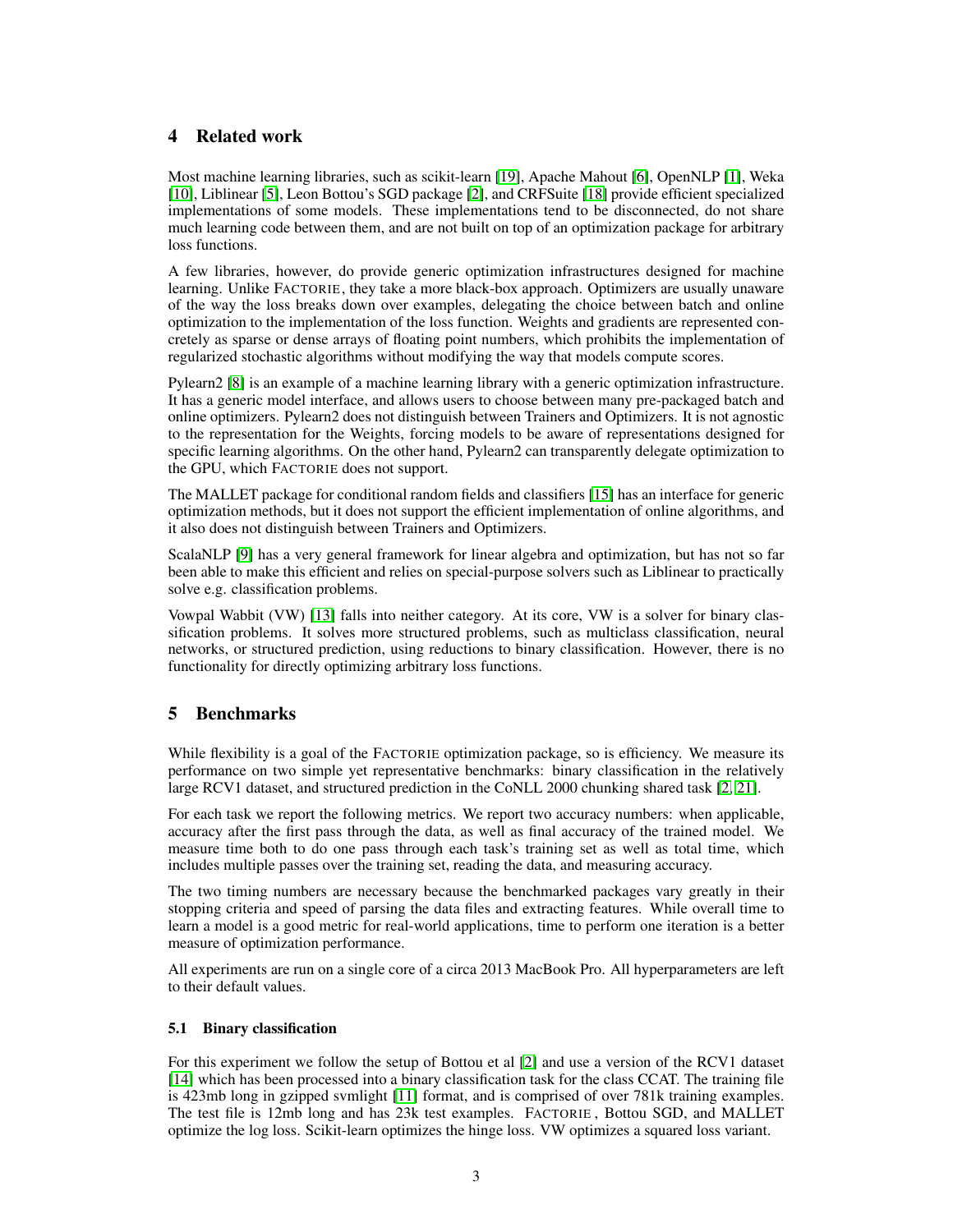| Software          | Algorithm         | Acc. $(1 \text{ pass})$ | Time (1 pass) | Acc. (final) | Time (final) |
|-------------------|-------------------|-------------------------|---------------|--------------|--------------|
| <b>FACTORIE</b>   | AdaGrad RDA SGD   | 93.95                   | 1.89          | 94.34        | 67.33        |
|                   | $L2$ SGD          | 94.26                   | 1.46          | 94.57        | 74.99        |
|                   | LBFGS             | N/A                     | 1.07          | 94.79        | 101.30       |
|                   | Avg. SGD          | 94.69                   | 1.66          | 94.80        | 65.84        |
| VW                | Ada-Inv-Norm SGD* | 94.23                   | 9.03          | 94.23        | 14.78        |
|                   | $LBFGS*$          | N/A                     | 10.07         | 94.72        | 217.17       |
| <b>Bottou SGD</b> | Log SGD           | 94.40                   | 0.25          | 94.82        | 11.27        |
| <b>MALLET</b>     | LBFGS             | N/A                     | 0.93          | 94.59        | 45.27        |
| scikit-learn      | SGD               | 93.94                   | 0.91          | 93.99        | 205.31       |
|                   | Liblinear SVM     | N/A                     | 13.73         | 94.77        | 216.20       |

<span id="page-3-0"></span>Table 1: Results for the binary classification benchmark

| Software          | Algorithm               | Acc. $(1$ pass) | $\overline{\text{Time}}$ (1 pass) | Acc. (final) | Time (final) |
|-------------------|-------------------------|-----------------|-----------------------------------|--------------|--------------|
| <b>FACTORIE</b>   | <b>AdaGrad RDA SGD</b>  | 95.65           | 22.68                             | 95.91        | 76.88        |
|                   | Avg. SGD*               | 95.45           | 6.98                              | 95.85        | 30.38        |
|                   | $L2$ SGD                | 95.01           | 11.63                             | 95.52        | 44.02        |
|                   | <b>LBFGS</b>            | N/A             | 9.20                              | 96.11        | 1845.81      |
|                   | Avg. Perceptron         | 95.34           | 1.07                              | 95.77        | 12.42        |
| <b>Bottou SGD</b> | $L2$ SGD                | 95.26           | 7.78                              | 95.93        | 145.26       |
|                   | Avg. L <sub>2</sub> SGD | 95.27           | 8.37                              | 96.00        | 140.57       |
| <b>CRFSuite</b>   | $L2$ SGD                | 95.01           | 1.09                              | 95.97        | 278.42       |
|                   | Avg. Perceptron         | 95.28           | 0.57                              | 95.75        | 68.18        |
|                   | <b>LBFGS</b>            | N/A             | 0.92                              | 95.99        | 179.81       |
| <b>MALLET</b>     | <b>LBFGS</b>            | N/A             | 42.93                             | 95.85        | 6396.70      |

Table 2: Results for the chunking benchmark

Table [1](#page-3-0) shows the timing and accuracy numbers for this experiment. The results indicate that FAC-TORIE is competitive even with highly optimized native code libraries like VW and Bottou SGD. Note that VW's per-iteration performance necessarily includes time to read the data cache, as it does not store examples in memory. Also note that MALLET does not support reading files in the svmlight format, instead parsing its own binary format, which saves a substantial amount of time.

### 5.2 Chunking

For this experiment we train linear-chain conditional random fields [\[12\]](#page-4-18) on the data from the CoNLL 2000 chunking shared task [\[21\]](#page-5-2). All libraries use feature templates obtained from the CRFSuite benchmarks [\[18\]](#page-4-12). The training file is 597kb long in gzipped text format, with 8936 training examples, and the test file is 136kb long gzipped with 2012 test examples. Most algorithms optimize  $\ell_2$ -regularized log loss and compute gradients with the forward-backward algorithm, except for the perceptron variants that optimize perceptron loss and compute gradients with Viterbi, and FACTO-RIE 's averaged SGD which uses unregularized log loss.

The results indicate FACTORIE is competitive with special-purpose C++ libraries even when using its generic optimization routines. CRFSuite in particular is considered to be the fastest CRF implementation, so our performance is very impressive in this light.

## 6 Conclusion

We present the design of the FACTORIE optimization package. We show how it can be used to efficiently implement modular and reusable learning algorithms. The package separates concerns such as threading and batching from both the gradient-computation code and the optimizer code. Our architecture allows users to choose between many algorithms with different performance characteristics, and replace individual components as they see fit. We show in some simple benchmarks that this generality does not come at a loss of efficiency.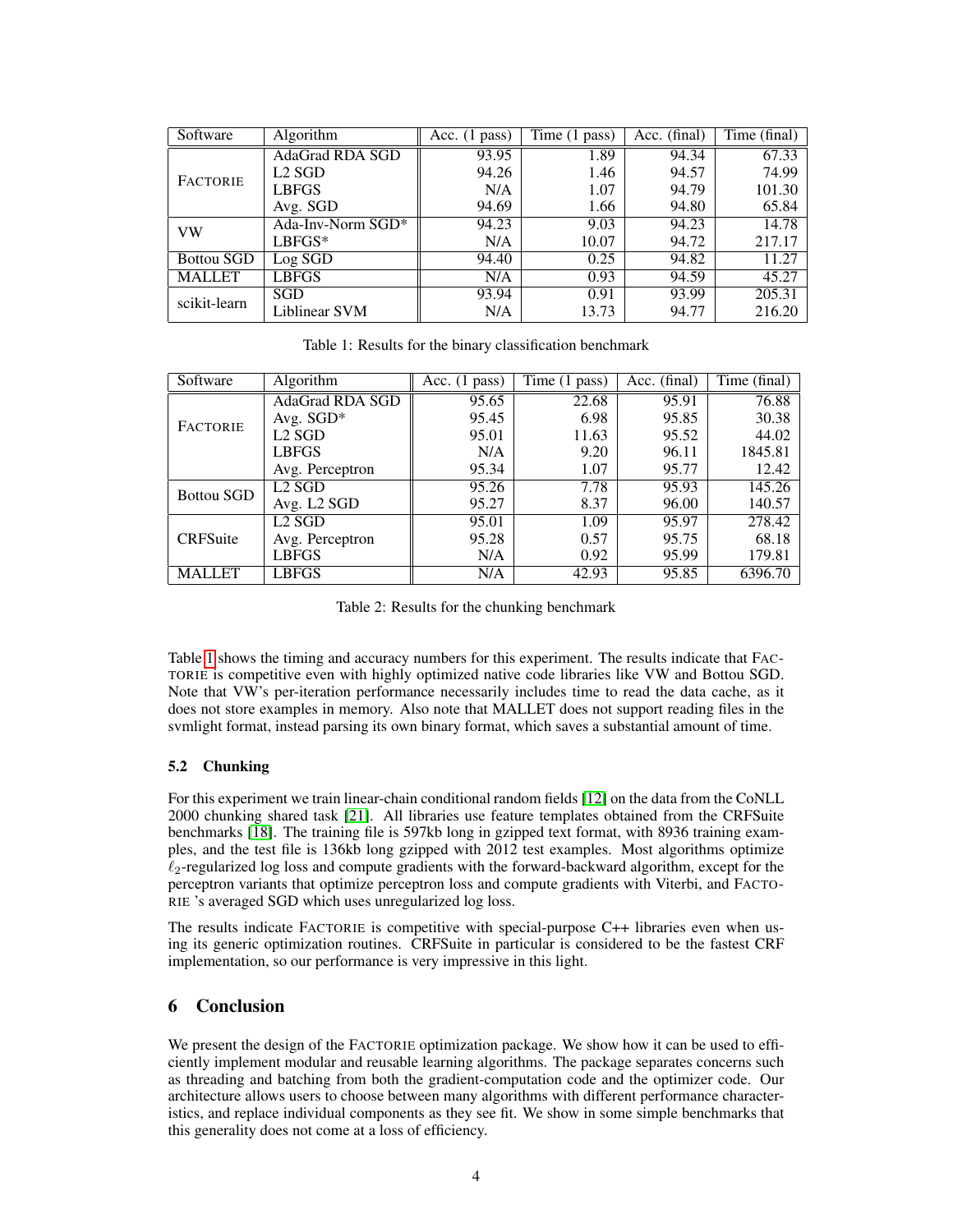#### 7 Acknowledgments

This work was supported in part by the Center for Intelligent Information Retrieval, in part by an award from Google, and in part by NSF grant #CNS-0958392. Any opinions, findings and conclusions or recommendations expressed in this material are those of the authors and do not necessarily reflect those of the sponsor.

#### References

- <span id="page-4-8"></span>[1] Jason Baldridge. The opennlp project, 2005.
- <span id="page-4-11"></span>[2] Léon Bottou. Large-scale machine learning with stochastic gradient descent. In Yves Lechevallier and Gilbert Saporta, editors, *Proceedings of the 19th International Conference on Computational Statistics (COMPSTAT'2010)*, pages 177–187, Paris, France, August 2010. Springer.
- <span id="page-4-3"></span>[3] Koby Crammer, Ofer Dekel, Joseph Keshet, Shai Shalev-Shwartz, and Yoram Singer. Online passive-aggressive algorithms. *The Journal of Machine Learning Research*, 7:551–585, 2006.
- <span id="page-4-2"></span>[4] John Duchi, Elad Hazan, and Yoram Singer. Adaptive subgradient methods for online learning and stochastic optimization. *Journal of Machine Learning Research*, 12:2121–2159, 2010.
- <span id="page-4-10"></span>[5] Rong-En Fan, Kai-Wei Chang, Cho-Jui Hsieh, Xiang-Rui Wang, and Chih-Jen Lin. Liblinear: A library for large linear classification. *The Journal of Machine Learning Research*, 9:1871– 1874, 2008.
- <span id="page-4-7"></span>[6] Apache Software Foundation, Isabel Drost, Ted Dunning, Jeff Eastman, Otis Gospodnetic, Grant Ingersoll, Jake Mannix, Sean Owen, and Karl Wettin. Apache mahout, 2010. [http:](http://mloss.org/software/view/144/) [//mloss.org/software/view/144/](http://mloss.org/software/view/144/).
- <span id="page-4-4"></span>[7] Yoav Freund and Robert E Schapire. Large margin classification using the perceptron algorithm. *Machine learning*, 37(3):277–296, 1999.
- <span id="page-4-0"></span>[8] Ian J Goodfellow, David Warde-Farley, Pascal Lamblin, Vincent Dumoulin, Mehdi Mirza, Razvan Pascanu, James Bergstra, Frédéric Bastien, and Yoshua Bengio. Pylearn2: a machine learning research library. *arXiv preprint arXiv:1308.4214*, 2013.
- <span id="page-4-14"></span>[9] David Hall and Daniel Ramage. Scalanlp. http://www.scalanlp.org/.
- <span id="page-4-9"></span>[10] Mark Hall, Eibe Frank, Geoffrey Holmes, Bernhard Pfahringer, Peter Reutemann, and Ian H Witten. The weka data mining software: an update. *ACM SIGKDD Explorations Newsletter*, 11(1):10–18, 2009.
- <span id="page-4-17"></span>[11] Thorsten Joachims. Making large scale svm learning practical. 1999.
- <span id="page-4-18"></span>[12] John Lafferty, Andrew McCallum, and Fernando Pereira. Conditional random fields: probabilistic models for segmenting and labeling sequence data. In *Proceedings of the 18th International Conference on Machine Learning (ICML-2001)*. Morgan Kaufmann, 2001.
- <span id="page-4-15"></span>[13] J Langford, L Li, and A Strehl. Vowpal wabbit online learning project, 2007.
- <span id="page-4-16"></span>[14] David D Lewis, Yiming Yang, Tony G Rose, and Fan Li. Rcv1: A new benchmark collection for text categorization research. *The Journal of Machine Learning Research*, 5:361–397, 2004.
- <span id="page-4-13"></span>[15] Andrew Kachites McCallum. Mallet: A machine learning for language toolkit. http://www.cs.umass.edu/ mccallum/mallet, 2002.
- <span id="page-4-5"></span>[16] Feng Niu, Benjamin Recht, Christopher Re, and Stephen J Wright. Hogwild!: A lock-free ´ approach to parallelizing stochastic gradient descent. *arXiv preprint arXiv:1106.5730*, 2011.
- <span id="page-4-1"></span>[17] Martin Odersky, Philippe Altherr, Vincent Cremet, Burak Emir, Sebastian Maneth, Stephane ´ Micheloud, Nikolay Mihaylov, Michel Schinz, Erik Stenman, and Matthias Zenger. An overview of the scala programming language. Technical report, Citeseer, 2004.
- <span id="page-4-12"></span>[18] Naoaki Okazaki. Crfsuite: a fast implementation of conditional random fields (crfs), 2007.
- <span id="page-4-6"></span>[19] Fabian Pedregosa, Gael Varoquaux, Alexandre Gramfort, Vincent Michel, Bertrand Thirion, ¨ Olivier Grisel, Mathieu Blondel, Peter Prettenhofer, Ron Weiss, Vincent Dubourg, et al. Scikitlearn: Machine learning in python. *The Journal of Machine Learning Research*, 12:2825–2830, 2011.